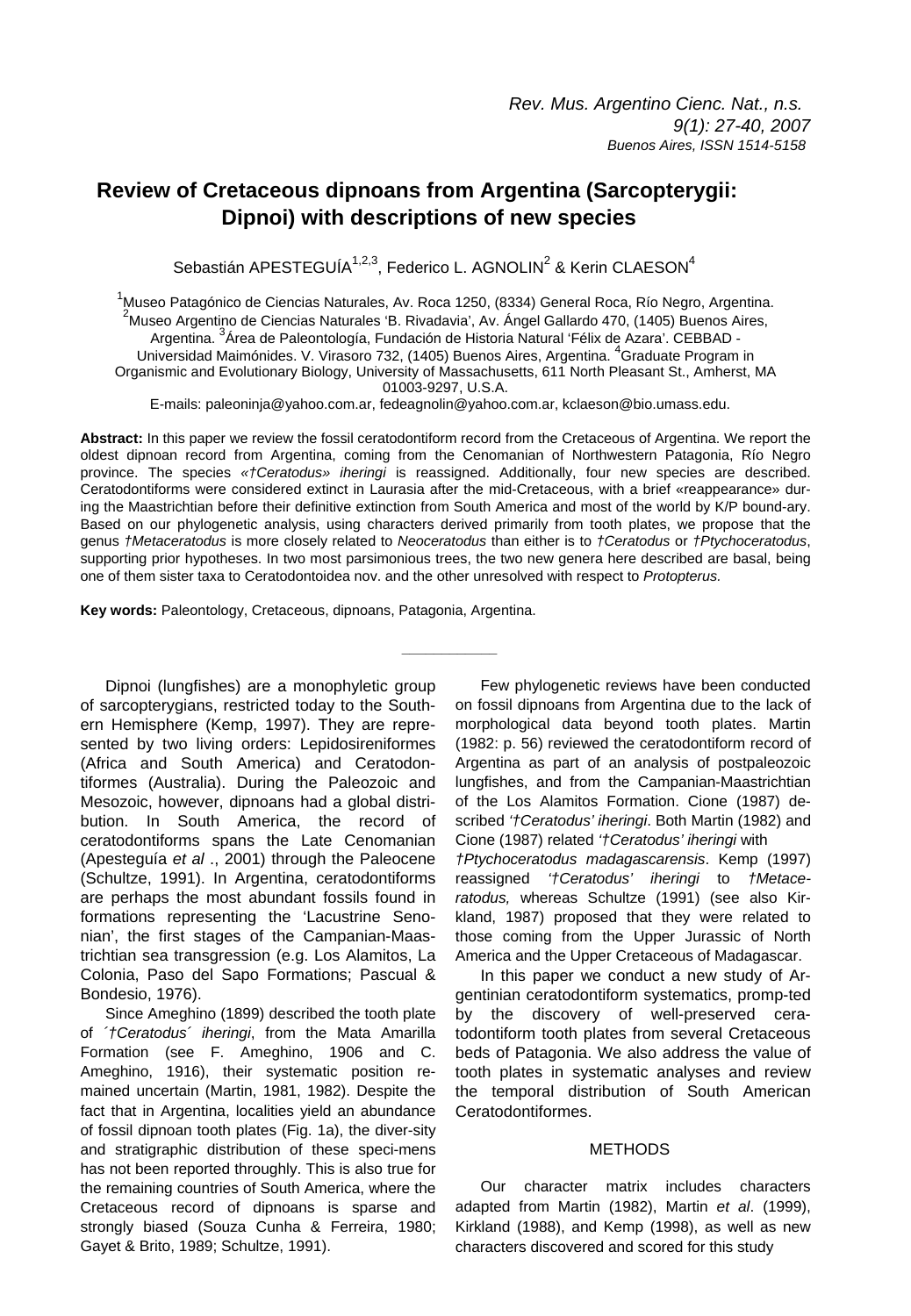

Fig. 1. **A.** Map of South America showing fossiliferous localities. Patagonian region into the box shows the localities that provided dipnoan remains, identified with the following numbers: **1**, Ranquil Có; **2**, Sierra del Portezuelo; **3**, Paso Córdova; **4**, La Buitrera; **5**, Ingeniero Jacobacci; **6**, Los Alamitos; **7**, Paso del Sapo; **8**, La Colonia; **9**, Mata Amarilla. **B**, Stratigraphic column showing the aproximate levels of ceratodontiform findings and the bearing units in the studied region. Shaded tooth plates do not represent any special taxon. D and F include also findings outside the Neuquén Group areal distribution. The inclusion in the stratigraphic column is only for reference. C, Paleogeographic reconstruction of the southernmost tip of South America during Santonian to Early Campanian times, before the Kawas Sea ingression (modified from Apesteguía, 2002) . Lettering repre-sent the dipnoan findings related to the bearing stratigraphic level; aulacogens are corrected; valley shapes and coastal details are not rigorous.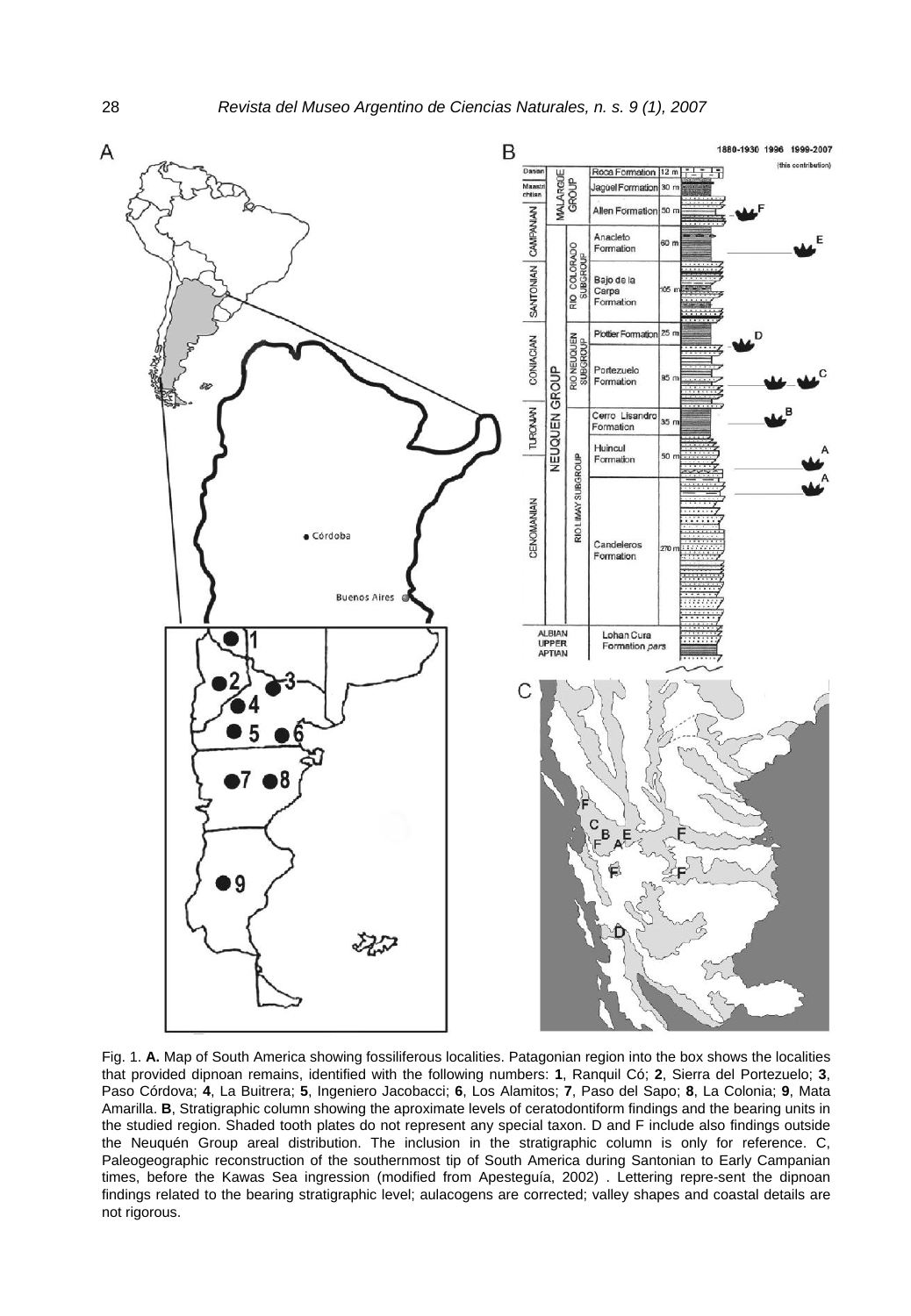(see Appendix 1). Parsimony analysis was performed on the matrix of 9 taxa and 28 characters (see Appendix 2). Ceratodontiform tooth plates examined are primarily Jurassic and post-Jurassic, with one exception, the Triassic †ceratodontid *†Ptychoceratodus* (Jaeckel 1926) due to its relevance to Gondwanan taxa. The matrix was analyzed with NONA (Goloboff, 1993). The analysis resulted in two most parsi-monious trees, the strict consensus of which re-sulted in a single tree (Fig. 6). (Tree description using NONA: 70 length, CI 67, and RI 55.

**Abbreviations and terminology.** MACN, Museo Argentino de Ciencias Naturales «Bernardino Rivadavia», Buenos Aires; MLP, Museo de Ciencias Naturales de La Plata, La Plata; MEF, Museo Paleontológico «Egidio Feruglio», Trelew; PVPH, Museo Provincial «Carmen Funes», Plaza Huincul; MPCA, Museo Provincial «Carlos Ameghino», Cipolletti; MPCN, Museo Patagónico de Ciencias Naturales, General Roca, Río Negro; ROM, Royal Ontario Museum, Collection of Ver-tebrate Fossils, Toronto, Canada. Kemp (1998) is followed for cranial bone terminology.

### SYSTEMATIC PALAEONTOLOGY

Dipnoi Müller, 1845 Ceratodontiformes Berg, 1940

### *†Chaoceratodus gen. nov.*

*Type species. †Chaoceratodus portezuelensis. Diagnosis.* Small sized (see Table I) . Upper tooth plates with four ridge crests, being the sec-ond the smallest. A non- sculptured tubercle is present on the labial side of each ridge crest and midway up the first.

*Etymology.* Chao: from mapuche ´father´.

### *†Chaoceratodus portezuelensis, nov. sp.* (Fig. 2A)

*Diagnosis*. As for the genus.

*Etymology*. From Sierra del Portezuelo, the place of discovery.

*Holotype*. MCF-PVPH-373, left upper tooth plate. *Horizon and locality*. This specimen was found in

Portezuelo Formation, Sierra del Portezuelo, Neuquén Province (Turonian; see Novas, 1997). *Description*. The tooth plate is subtriangular, with four robust and short ridge crests. Clefts between the ridges are wide and shallow. The labial profile of the crests is not steep and ends in a single last crest. The first crest is long and broad, without a marked slope. The crests are relatively straight and radiating. The fourth crest is very large when compared with the second and the third. Occlusal pits are nearly absent on the occlusal surface. There are large tubercles in the labial edge of the crests except in the first where the tubercle is located toward the central region.

*†Chaoceratodus* represents a basal genus when considering it in reference to Ceratodontiformes. It retains several plesiomorphic traits, such as a straight lingual margin of the tooth plate. The occlusal surface is uniformly and completely punctuated and shows a very short first ridge crest.

Also from the Portezuelo Formation at Sie-rra del Portezuelo, a partial lower tooth plate (PVPH 373; Fig. 2B) of a large indeterminate dipnoan was recovered. This plate represents a pathological specimen because it shows two abnormal bumps on its crushing surface.

### **Unnamed Node 1**

*Definition*. Ceratodontiform dipnoans more closely related to *†Ameghinoceratodus* and Ceratodontoidea nov. than to *†Chaoceratodus*.

*Diagnosis*. ABC angle less than 110º; upper tooth plates with five ridge crests.

*Comments*. This node includes all post-Jurassic ceratodontiform taxa except the genus *†Chaoceratodus*.

### *†Ameghinoceratodus gen. nov.*

*Type species. †Ameghinoceratodus iheringi* (Ameghino, 1899).

*Diagnosis.* Small sized (see Table I). All the ridge crests of tooth plates are acute and gracile. Upper tooth plates have five ridge crests and the lower have four. The first upper ridge crest is curved and the others are nearly straight. The last two upper ridge crests are rather similar in size and oriented strongly backwards.

*Etymology.* Ameghino, for Florentino, Carlos and Juan, the formidable team of brothers that strenghtened the Paleontological bases in Argentina.

# *†Ameghinoceratodus iheringi* **(Ameghino, 1899)** *nov. comb.*(Fig. 2 C – E)

*Diagnosis*. As for the genus.*Holotype*. MLP 21-967, left upper tooth plate (Fig. 2C).

*Referred material*. Materials recently collected in the Mata Amarilla Formation (Goin *et al*., 2002, and pers. obs., Fig. 2E); MPCA 401, left lower tooth plate, Huincul Formation (see Apesteguía *et al.* 2001; Fig. 2D); MACN PV RN157C, right lower tooth plate, Los Alamitos Formation (see Bonaparte *et al*. 1984), and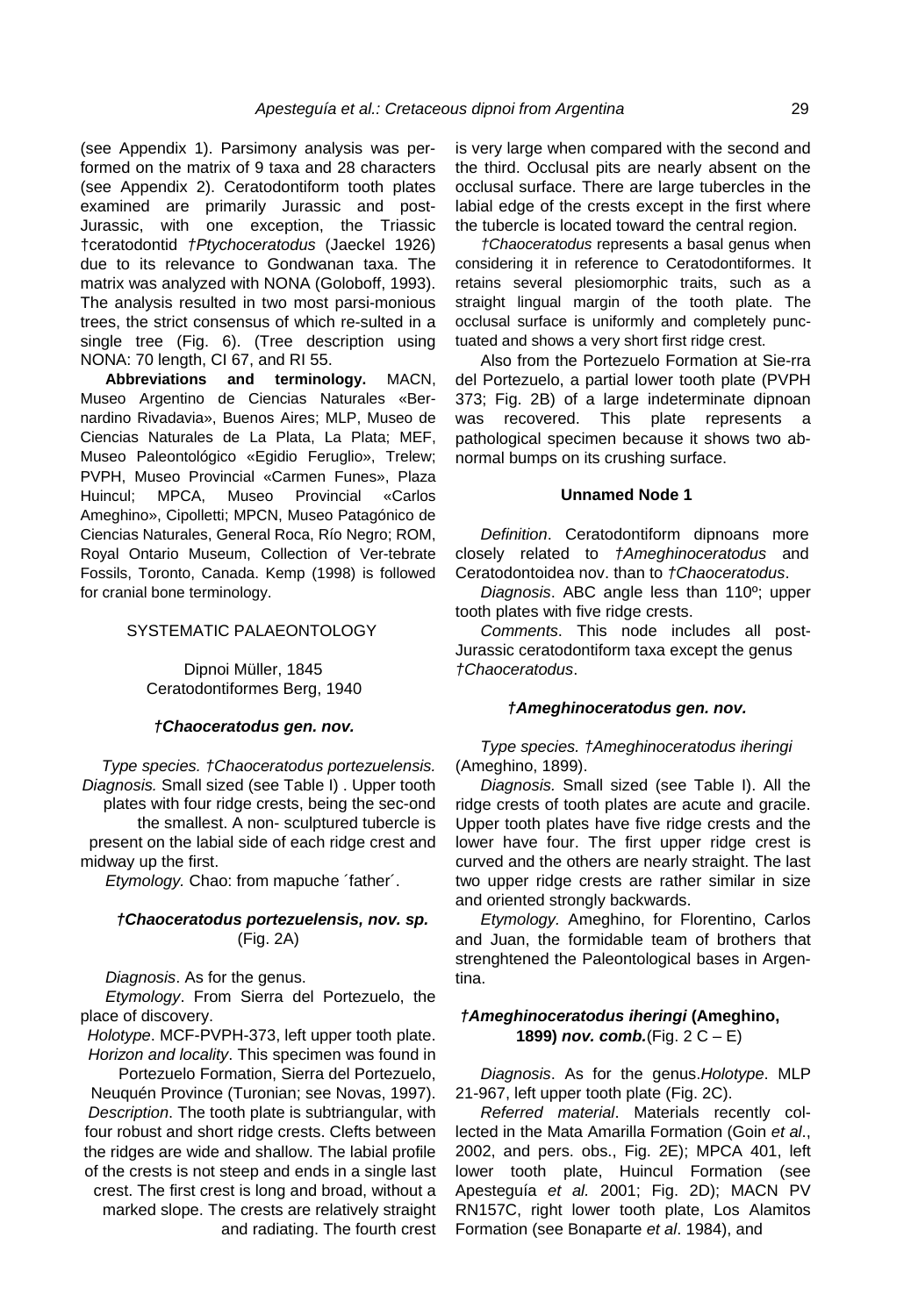|                               |                 |              | Height           |                  |  |  |  |  |  |
|-------------------------------|-----------------|--------------|------------------|------------------|--|--|--|--|--|
| <b>Taxon Studied</b>          | Specimen        | Total Length | $1°$ ridge crest | $2o$ ridge crest |  |  |  |  |  |
| †Chaoceratodus portezuelensis | MCF-PVPH-373    | 12.8         | 8.3              | 4.5              |  |  |  |  |  |
| †Ptychoceratodus cionei       | MACN-RN 157B    |              |                  | 18.8             |  |  |  |  |  |
| †Ptychoceratodus wichmanni    | MACN-RN 157A    |              |                  | 14.1             |  |  |  |  |  |
| †Ameghinoceratodus iheringi   | <b>MPCA 401</b> | 13.5         |                  | 8.5              |  |  |  |  |  |
| †Ceratodus argentinus         | <b>MPCA 402</b> |              |                  | 21               |  |  |  |  |  |
| †Ceratodus kaopen             | MPCN-PV 1-1     | 31           | 21.6             | 16               |  |  |  |  |  |

Table 1. Measurements (in mm) of fossil tooth plates.

Portezuelo Formation at Cerros Colorados (south) (MCF-PVPH-572, Fig. 5g).

*Horizon and locality*. The type specimen comes from the Mata Amarilla Formation (Coniacian), Santa Cruz Province.

*Description*. Upper tooth plates with five ridge crests, whereas the lower have only four. Each crest is narrow and slender. Clefts corresponding to ridges are narrow and deep. The labial profile of the crests is steep and ends in a single vertical ridge. The first crest is relatively long and thin, with a marked angle on the labial side. All crests can be curved, though the degree of curvature may vary. The fourth crest is usually long (when compared with other ceratodontiform genera, e.g. *†Ceratodus*). The lingual profile could be straight or slightly concave. Occlusal pits are nearly absent.

*Comments*. *†Ameghinoceratodus iheringi*, consigned by Ameghino as *Ceratodus iheringi*, has an exceptionally wide biochron that extends from Cenomanian to Maastrichtian times. We did not include *†Ameghinoceratodus iheringi* nov. within the genera *†Metaceratodus* or *†Ptychoceratodus* (*contra* Kemp, 1997; Martin, 1982) because it lacks several derived characters shared by the aforementioned genera, such as: medial edge of lower tooth plates not bent and lingual margin of tooth plates straight or concave (instead of convex). The material MCF- PVPH-572 from the Portezuelo Formation (Fig. 5g) can be assigned to this genus because of the strongly backwards oriented last two upper ridge crests, that are also similar in size each other.

*Type species. †Ceratodus latissimus* Agassiz, 1838 (Fig. 2j)

*Definition.* The node that includes Neoceratodontidae, †Ceratodontidae (†Ptychoceratodontinae + †Ceratodontinae), their common ancestor and all of its descendants.

*Diagnosis.* The medial edge of the lower tooth plate is bent; the lingual margin of the upper and lower tooth plates is convex; anteroposterior length of tooth plates more than 2,5 cm; upper plates with six ridge crests.

†Ceratodontidae Gill, 1872

*Type species*. *†Ceratodus latissimus* Agassiz, 1838.

*Modified definition* . Ceratodontiform dipnoans more closely related to *†Ceratodus sturii* and *†Ptychoceratodus serratus* than to *Neoceratodus forsterii*.

*Diagnosis*. JLM descendant process absent; posterior calvarium formed by YZ, JLM, I, ABC; short ridge crests on tooth plates; upper symphysis oblong, lower symphysis linear; Four to five ridge crests on lower tooth plates.

*Remarks*. †Ceratodontidae (*sensu* Gill, 1872) refers to the type species *†Ceratodus latissimus* (Agassiz, 1838), and for diagnosis of the subfamily †Ceratodontinae. Taking into account the almost identical morphology of *†Ceratodus sturii* respect to *C. latissimus* (Fig. 2j) and the presence of highly diagnostic cranial materials, we have used *†Ceratodus sturii* (Teller, 1891) as the represen-tative of the genus in our phylogenetic analysis (Fig. 6).

# **†Ceratodontinae (Gill, 1872)** *nov. comb.*

*Type species*. *†Ceratodus latissimus* Agassiz, 1838.

**Ceratodontoidea** *nov. Modified definition*. Ceratodontiform dipnoans more closely related to *†Ceratodus sturii* than to *†Ptychoceratodus serratus*. The taxon was evaluated only for species of *Ceratodus* but fur-ther phylogenetic analyses could show other gen-era as included here.

> *Diagnosis*. Tooth plates with low and wide ridge crests.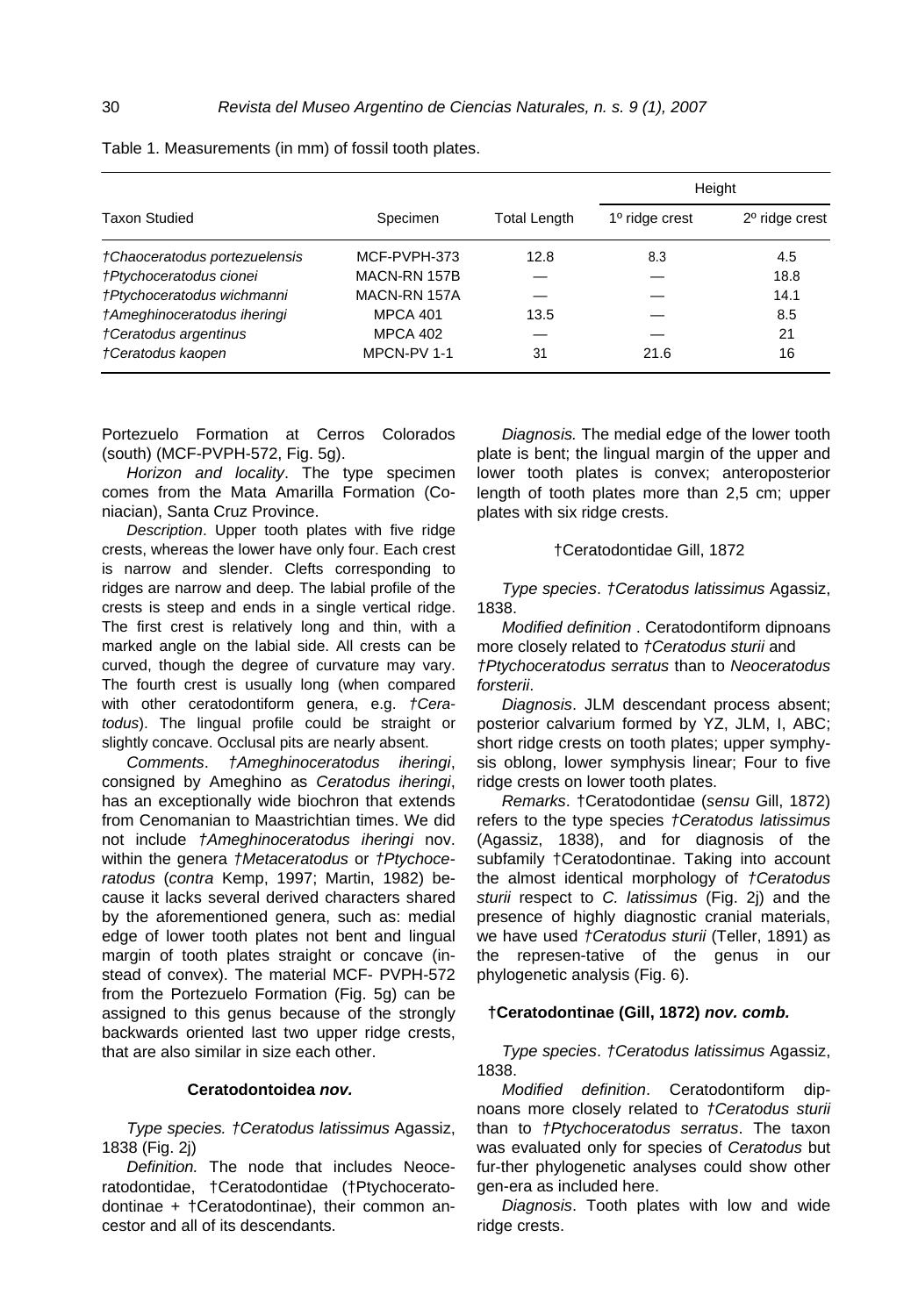

Fig. 2. **A**, *†Chaoceratodus portezuelensis* (MCF-PVPH- 373, holotype) left upper tooth plate in occlusal view; **B**, Ceratodontiformes indet. (MCF-PVPH-374) left lower tooth plate in occlusal view; **C**-**E**, *†Ameghinoceratodus iheringi,* all in occlusal view; **C**, (MLP-21-967, holotype) left upper tooth plate; **D** , (MPCA-401) left upper tooth plate; **E**, right lower tooth plate; **F** , *†Ceratodus argentinus* (MPCA-402, holotype) left upper tooth plate in occlu-sal view; **G**, *†Cf. Ceratodus kaopen* (MPCA-403) fragmentary left lower tooth plate in occlusal view; **H**, *†Ceratodus kaopen*  (MPCN-PV 1- 1, holotype) left lower tooth plate in a, occlusal and b, ventral views; **I**, *†Ceratodus kaopen* (MLP-94- XI-1 -1), left lower tooth plate in occlusal view. **J**, *†Ceratodus latissimus*; right lower tooth plate in occlusal view (BMNH P 39089, Triassic of England); **K**, *†Ceratodus humei*; right lower tooth plate in occlusal view (ROM 47628); **L**, *†Ceratodus kaopen* a, detail of the pitted ventral surface in the lower tooth plate MPCN-PV 1- 2. Scale bar equals 1 cm. for all except I (1,5 cm.). Fig. J and K modified from Kemp (2001) and Churcher & de Iuliis (2001) respectively. Arrows indicate rostral direction. Abbreviatures: b, bump; frb, fourth ridge basin; rt, ridge tubercle.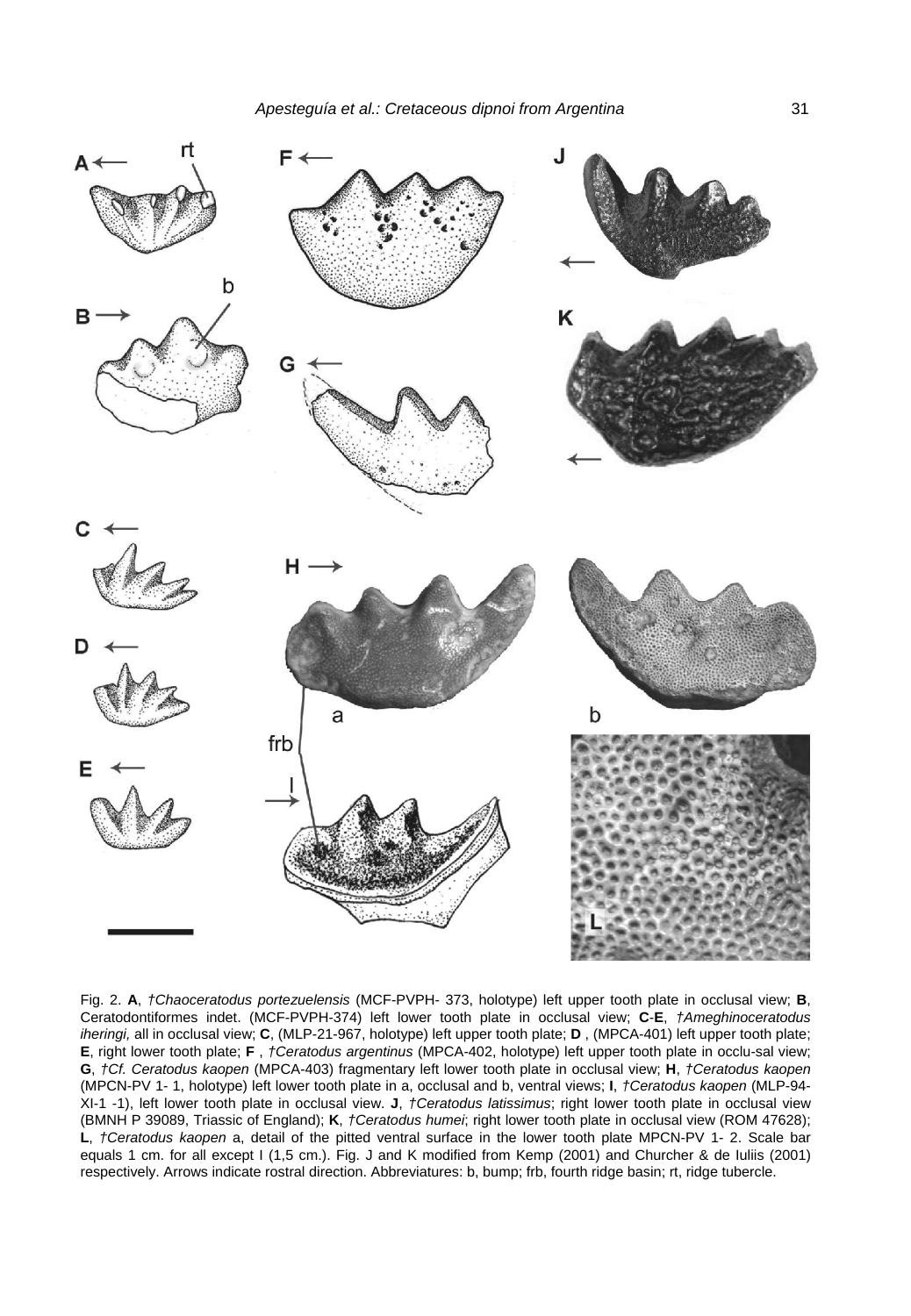# *†Ceratodus argentinus sp. nov.*(Fig. 2 F)

*Diagnosis*. Mid-sized (see Table I). Upper tooth plates with five ridge crests. The third crest is larger than the fourth. The plate becomes thinner at the back.

*Etymology*. From Argentina, the country in which the new species was found.

*Holotype*. MPCA 402, left upper tooth plate that lacks most of its first crest.

*Horizon and locality.* Candeleros Formation (Cenomanian). La Buitrera (Río Negro Prov.). *Description.* The tooth plate is low, subtriangular, with four robust, short crests. A fifth crest is present though reduced in size. Clefts between the ridges are wide and shallow. The labial profile of the crests is not steep and ends in a heel. The crests are subequal in size and morphology, nearly straight and radiating. Occlusal pits are sparse and are distributed mainly between the crests*.*

*†Ceratodus argentinus* is similar to*† C. concinnus* (sensu Martin, 1982) in having a reduced fifth ridge crest and a tall third crest ridge. It is similar to *†C. fossanovum* (Kirkland, 1988) of the Upper Jurassic Morrison Formation (Uni-ted States) in having a lingually expanded mar-gin forming a flat crushing surface.

# *†Ceratodus kaopen sp. nov.* (Fig. 2 H)

*Diagnosis*. Mid-sized (see Table I). Upper tooth plates with four crests. The anterolingual region forms a tall ridge. The second and third crests are tall and bent lingually. The fourth crest is very low and squared.

*Etymology*. From *kaopen*, meaning «reddish» in the northern Tehuelchean (Patagonian natives) language, because of its finding in sediments of the Río Colorado («Red River») Sub-group.

*Holotype*. MPCN-PV 1-1, complete left lower tooth plate.

*Referred material*. MLP 94-XI- 1-1, complete left lower tooth plate, MPCN -PV 1 -2, anterior fragment with two ridges of a right lower tooth plate, MPCN-PV 1-3, anterior fragment with two ridges of a right upper tooth plate with cranial bone attached.

*Horizon and locality*. Bajo de la Carpa Formation (Santonian). Paso Córdova (Río Negro Province).

*Description*. The tooth plate is subtriangular, with four robust and short crests. Clefts between the ridges are wide and shallow. The labial profile of the crests is not steep and ends in a single

last crest. The crests are nearly straight. The first crest is long and broad, more pronounced than the adjacent two crests, without a marked slope and only slightly bent, preserving a rostral instead of a lateral direction. The ABC angle is pronounced as in *Ameghino-ceratodus* rather than gentle as in *Ptycho-ceratodus*. The fourth crest is very wide, square and its occlusal surface is nearly flat. Caudally and lingually from the fourth crest, there is a marked depression for an upper crest. Occlusal pits are nearly absent in the occlusal surface. The second and third crests are dorsally convex.

*†Ceratodus kaopen* is similar to *†C. frazieri*, (Ostrom, 1970) from the Jurassic Morrison Formation (United States) in having a large first ridge crest, and in showing an anteroposteriorly expanded fourth ridge crest forming a flat crushing surface (Kirkland, 1987).

### Other ceratodontids

By 1995 to 1999, Rodolfo Coria's parties to the Bayo Mesa, Cerros Colorados and Portezuelo Hills collected abundant material of cerato-dontiform dipnoans. They were briefly mentioned in an abstract (Coria *et al*., 1996) and kindly of-fered to be studied here. These specimens are important as they are stratigraphically far from any marine transgression and they clearly sup-port the abundance and big size of dipnoans in fluvial and lacustrine fully freshwater environ-ments.

Recorded ceratodontids include the material MCF-PVPH-426,432,500 (Figs. 4a, c, e), belonging to the genus *Ceratodus* itself, considering their rounded crests, with a low occlusal surface. This material comes from the Cerro Lisandro Forma-tion at the Cerro Bayo Mesa (426,432) and the Cerros Colorados localities.

# **†Ptychoceratodontinae (Martin, 1982)**  *nov. comb.*

†Ptychoceratodus Jaeckel, 1926

*Type species. †Ptychoceratodus serratus* (Agassiz 1838).

*Modified definition.* Ceratodontiform dipnoans more closely related to †Ptychoceratodus serratus than to †Ceratodus sturii. The taxon was evaluated only for species of Ptychoceratodus but further phylogenetic analyses could show other genera as included here.

*Modified diagnosis.* Calvarian bones distribution: three bones in medial and mediolateral se-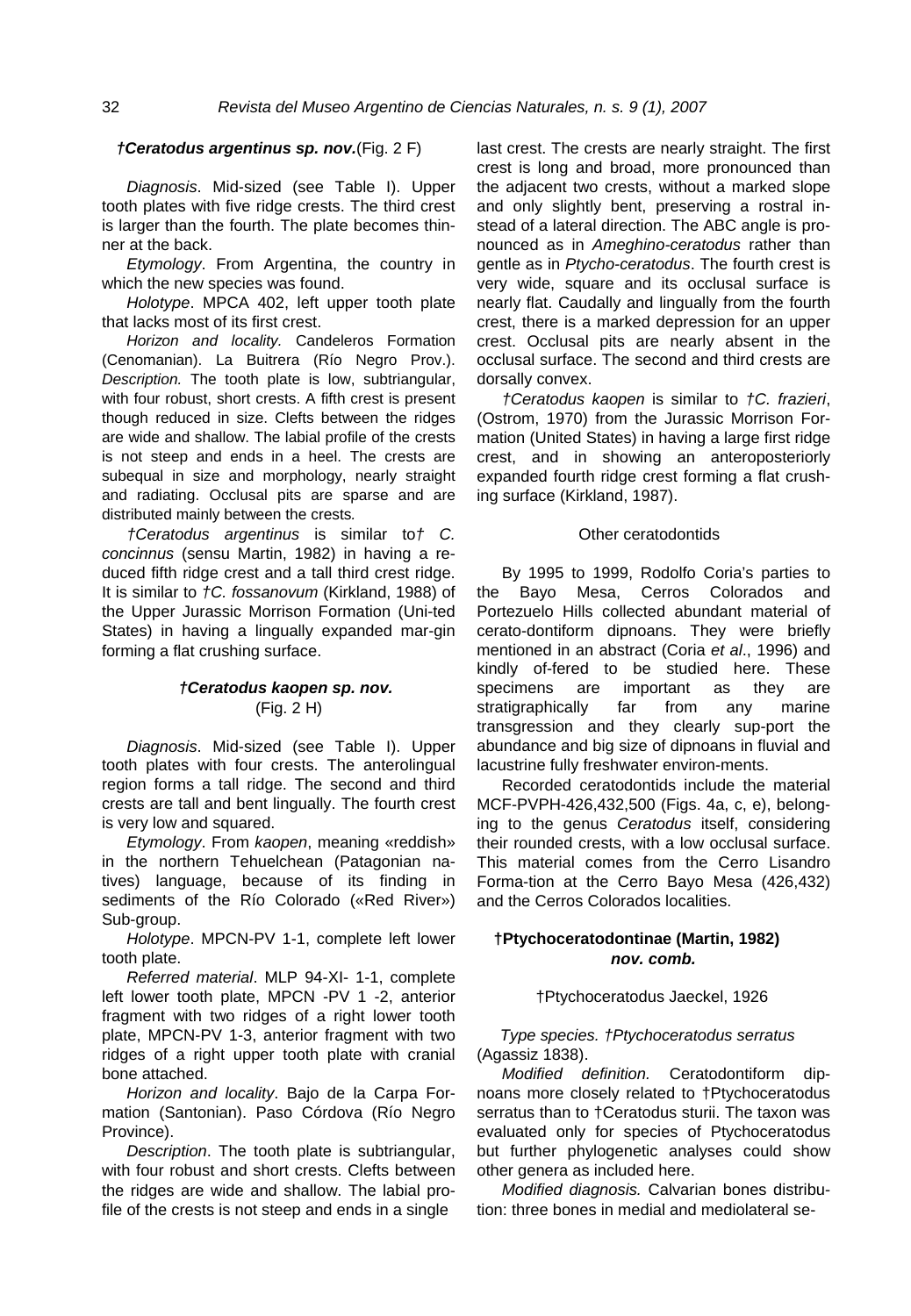ries; posterior calvarium formed by I, AB; calvarium emarginated only on its posterior edge; occlusal perforations distributed mainly among the ridge crests; four acute ridge crests in the lower tooth plates; fourth ridge crest on lower tooth plate present and well developed.

# *†Ptychoceratodus cionei sp. nov.* (Fig. 3 A, B)

*Diagnosis*. Mid-sized (see Table I) . Upper tooth plate with four crests that widens towards the labial edge. The 2nd ridge crest is the largest.

*Etymology*. After Prof. Dr. Alberto Cione, Argentinian paleoichthiologist.

*Holotype*. MACN PV RN157B, left lower tooth plate.

*Referred material*. MACN PV RN157 *pars*; Wichmann (1924; Plate VII, fig. 5).

*Horizon and locality*. Los Alamitos Ranch (Río Negro Province). Los Alamitos Formation (Campanian-Maastrichtian; see Bonaparte *et al*. 1984).

*Description*. The tooth plate is subtriangular, with four robust and acute crests. Clefts between the ridges are wide and deep. The labial profile of the crests is steep and ends in a single last crest. The first crest shows a marked slope. The crests are nearly straight and radiating. Occlu-sal pits are present and are well developed over the crests. The crests are dorsoventrally ex-panded in its labial side.

*†Ptychoceratodus cionei* is similar to *†P. madagascariensis* (=*Ferganaceratodus* of Mar-tin *et al*., 1999) in having an obtuse lingual angle and smooth ridge crests not directed anteriorly (Martin, 1982). It shares with *†P. wichmanni* (see description) only four ridge crests (instead of five) on upper tooth plates. Additionally, *P. cionei* differs from *P. wichmanni* in being more robust and in having the cleft between the ridge crests shallower.

*Diagnosis*. Mid -sized (see Table I). Upper and lower tooth plates with four ridge crests. Lower tooth plates have sharp long and thin ridge crests. The first is very elongate, and the fourth is posteriorly directed.

*Etymology*. After Dr. Ricardo Wichmann, the early twentieth century geologist who made important contributions to the study of the referred area

*Holotype*. MACN PV RN157A, left upper tooth plate (Fig. 3C).



Fig. 3. **A- B** *†Ptychoceratodus cionei* (MACN-RN- 157b, holotype) right upper tooth plate in (A) occlusal view, (B) cross section; **C-D**, *†Ptychoceratodus wichmanni* in occlusal view; **C**, (MACN-RN 157a, holotype) left upper tooth plate; **D**, right upper tooth plate (referred specimen, modified from Cione, 1987); **E**, *†Metaceratodus wollastoni*, left upper tooth plate in occlusal view (referred specimen, modified from Pascual and Bondesio, 1976); **F-H**, ?Lepidosirenidae (MPCN-PV 1-6), fragmentary plate in ventral (F), occlusal (G), and labial (H) views, preserving only two ridges. Scale bar equals 1 cm. Arrows indicate rostral direction.

*Referred material*. Wichmann (1924: Plate VII, fig. 6; 1927: fig. 1, 3; 12) Cione, (1987: fig. 1.N.) and González Riga (1999, fig. E.).

*Horizon and locality*. The holotype and the referred material come from the Los Alamitos Formation (Campanian-Maastrichtian). Estancia *†Ptychoceratodus wichmanni sp.* Los Alamitos (Río Negro Province).

*nov.*(Fig. 3 C - D) *Additional material*. Several isolated tooth plates referred to the same species as that from the Los Alamitos Formation come from equivalent units at Arroyo Yaminué, Trapal-có and several localities where the Allen Formation is exposed (Río Negro Province; Wichmann, 1927). Additional material comes from southern Mendoza localities (e.g. Ranquil-Co; González Riga, 1999) of the Loncoche Formation (also equivalent to the Los Alamitos Formation).

> a *Description*. Tooth plates with narrow and acute crests. Clefts between the ridges are narrow and deep. The labial profile of the crests is not steep.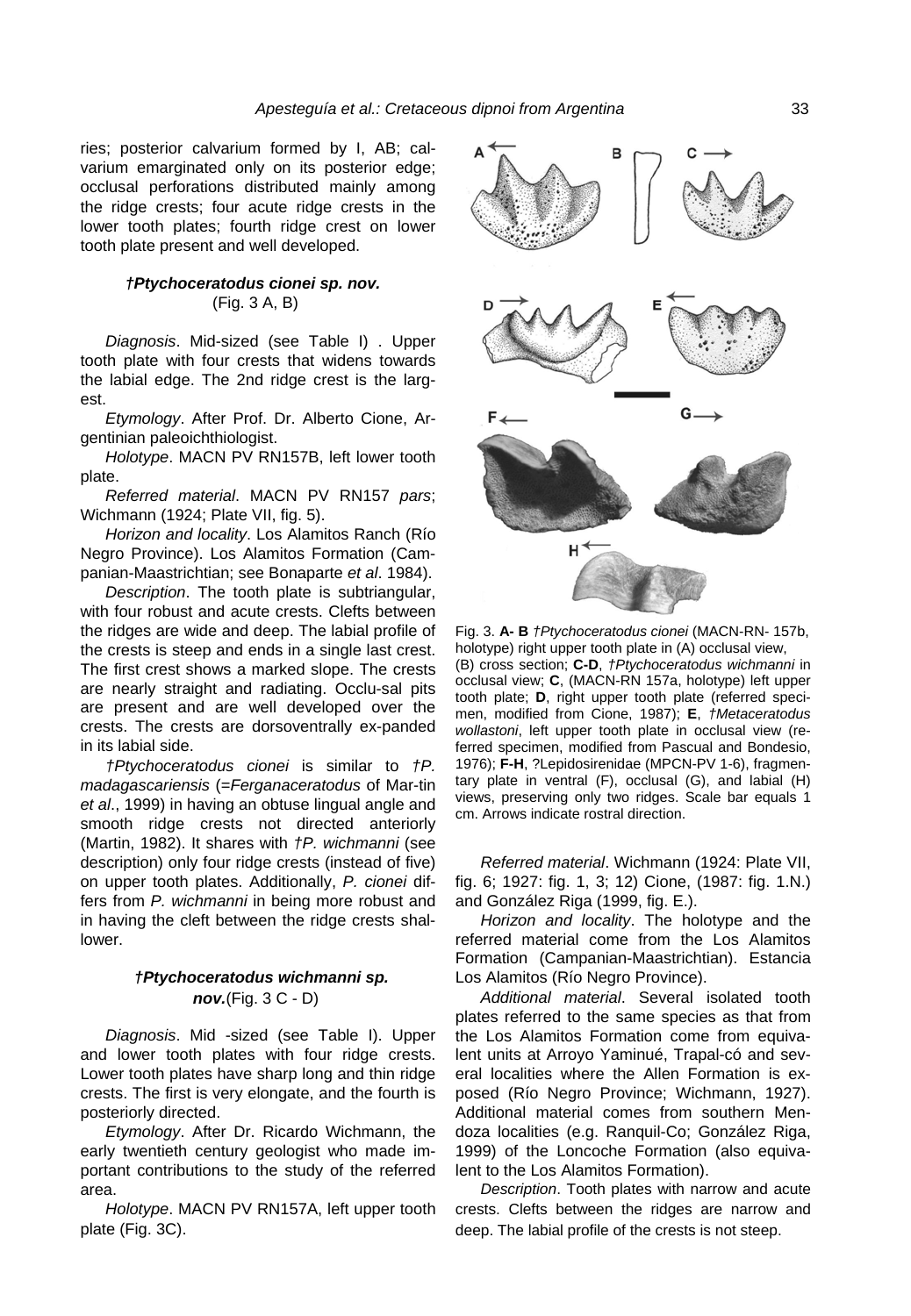

Fig. 4. **A** (MCF-PVPH-426), **C** (MCF-PVPH-432), **E** (MCF-PVPH-500), Ceratodontidae indet., lower tooth plates; **F** (MCF-PVPH-506, upper), **H** (MCF-PVPH-424, lower), **I** (PVPH- 424, lower, different angle), Ptychoceratodontidae indet., tooth plates; **G** (MCF-PVPH-572, lower), *Ameghinoceratodus* sp.; **B** and **D**, unnumbered material from the Cerro Lisandro Formation at Cerro Bayo Mesa.

The first crest is relatively long and thin, with a marked slope. The crests are nearly straight and radiating, and the fourth crest is the shortest. Occlusal pits are well developed and are mainly distributed over the crests. Occlusal surface is flat.

As was indicated earlier, *†P. wichmanni* is similar to *†P. cionei*, from which it differs, among other characters (see specific diagnoses) in having more gracile tooth plates and deeper and narrower clefts between ridge crests. *†P. wichmanni* also shares feathers with *†P. madagascariensis* as was implied by Martin (1982) and Cione (1987; see above).

The plates of *†P. wichmanni* were originally referred by Martin (1982) and Cione (1987) to the species *«†Ceratodus» iheringi* (*†Ameghino ceratodus iheringi* herein). *†P. wichmanni*, how-ever, is larger than *†A. iheringi* (see Table 1) and has deep and abundant occlusal pits and broad, low and acute ridge crests absent in *†Ameghi-noceratodus*. Additionally *†P. wichmanni* shows a strongly convex lingual margin of the tooth plates. We would also like to point out that *†P. wichmanni* is the most common dipnoan species present in Campanian – Maastrichtian beds from Argentina.

### Other ptychoceratodontids

Recorded ptychoceratodontids include the material MCF-PVPH- 424, 506 (Figs. 4d, f, h, i), considering the acute crests and well developed crunching surface. This material comes from the Cerro Lisandro Formation at the Cerros Colorados south (506) and the Portezuelo Formation at the homonimous locality (424).

The material on Fig. 5 share very fragile and acute crests, probably a same *Ptychoceratodus* species, which is very comparable to *†Ptychoceratodus madagascariensis* (=*Ferganaceratodus* of Martin *et al*., 1999).

### Neoceratodontidae Miles, 1977

*Type species. Neoceratodus forsteri* (Krefft, 1870).

*Modified definition.* Ceratodontiform dipnoans more closely related to *Neoceratodus forsteri* than to †*Ceratodus sturii* (Fig. 6).

*Modified diagnosis.* Double prearticular sulcus; seven upper tooth ridge crests; more than six lower tooth ridge crests (reversed in M. wollastoni, but present in other †Metaceratodus species, such as M. bonei).

# *†Metaceratodus wollastoni* (Chapman, 1914) (Fig. 3 E)

*Type species*. *†Metaceratodus wollastoni* (Chapman, 1914).

*Referred material*. Pascual & Bondesio (1976; Plate I, fig. 9); Wichmann (1924; Plate VII, fig. 4).

Horizon and locality. Ingeriero Jacobacci (Río Negro province). Coli Toro Formation (Campanian-Maastrichtian; see Pascual & Bondesio, 1976).

*Comments*. The genus *†Metaceratodus* is considered here to be the sister group of *†Mioceratodus* + *Neoceratodus* (Neoceratodontidae), not of †Ceratodontidae (Schultze, 1992; contra Kemp,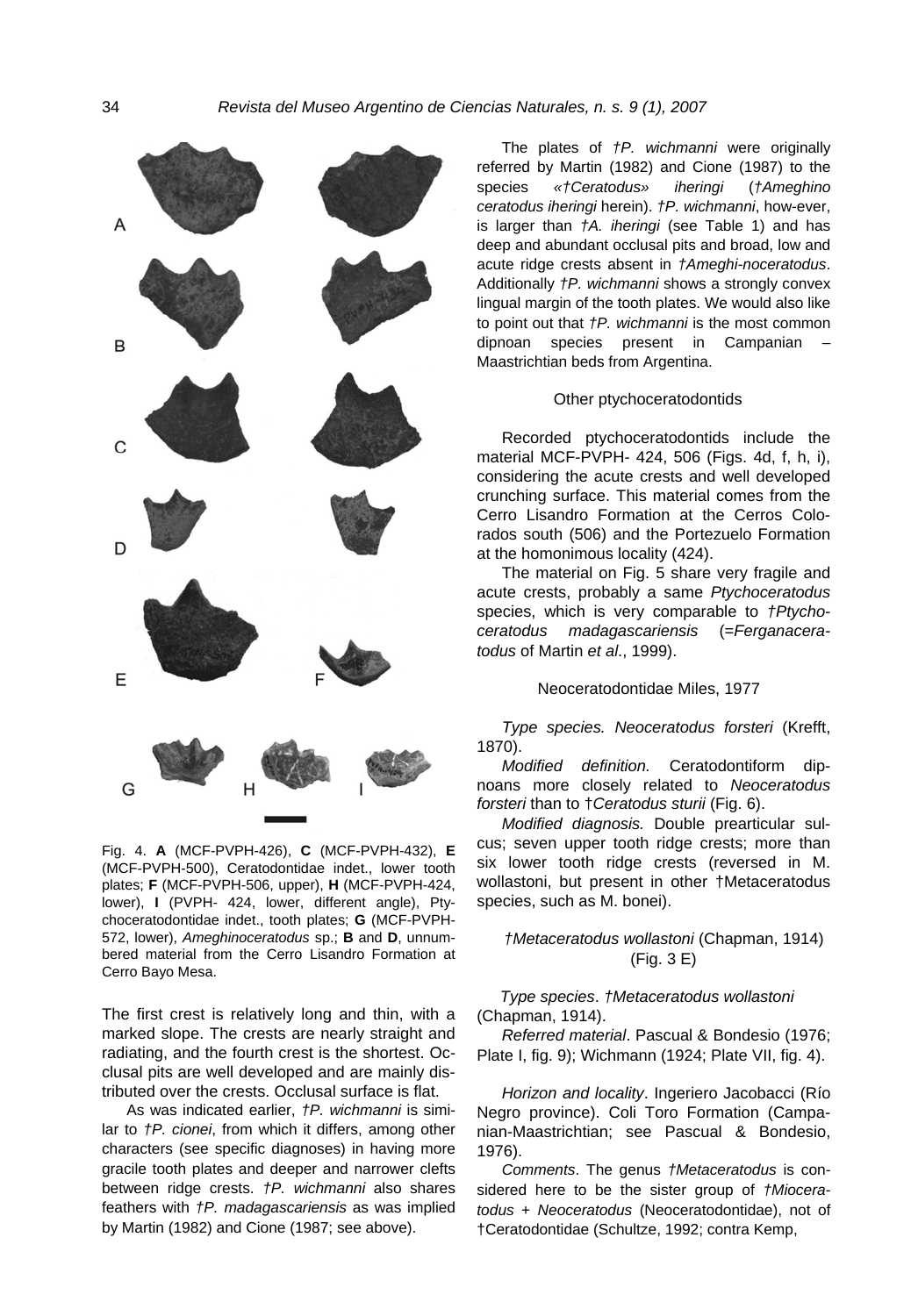

Fig. 5. Ptychoceratodontidae indet., **A** (MCF-PVPH- 439), **B**, **C** (MCF-PVPH-440), **D** (MCF-PVPH-453), **E** (MCF-PVPH-427, upper), **F** (MCF-PVPH-436, upper), **G** (MCF-PVPH-431), **H**, **I**, **J** (MCF-PVPH-435, upper), **K**, **L** (MCF-PVPH-430, lower).

1997). *†Metaceratodus* tooth plates differ mainly because in *†Metaceratodus* the first ridge crest on lower tooth plates is subequal to the lingual margin, whereas in remaining Neoceratodontidae it is much shorter.

*†Metaceratodus* is present from the Lower Cretaceous to the Pliocene of Australia (see Kemp, 1997). Here we refer the Argentinian material to *†Metaceratodus* (as previously proposed by Kemp, 1997) on the basis of the following combination of characters: robust ridge crests that originate medially, more than four ridge crests on lower tooth plates, first crest of lower tooth plates acute, occlusal pits wide and deep. Additionaly, ridge crests are more acute in

*†Metaceratodus* than in *†Ceratodus*. Whereas in *Ceratodus* the angles between crests are close to straight (90°), in *Metaceratodus* they are acute (60-70°). The Argentinian material could be referred to the Cretaceous species *M. wollastoni* because the tooth plates are broader, stouter and have wider ridge crests than other species of the genus (i.e. *M. elliotti*; *M. palmeri*; *M. bonei*), and lacks the typical lingual keel. Additionaly, it shows the occlusal pits distributed in furrows and around the tooth plate (Kemp, 1997).

**?Lepidosirenidae** (MPCN-PV 1-6) (Fig. 3 F-H). A fragmentary dipnoan tooth plate was collected from the Anacleto Formation at Río Ne-gro Province. It preserves only the anterior two ridges. The anteroposteriorly flattened ridges end in vertical transverse crests that follow a perpendicular plane respect to the skull. This material belongs to a different kind of dipnoan, probably a lepidosirenid.

## **DISCUSSION**

### **On the systematic value of tooth plates**

From 1899 to 1996, a single tooth plate represented the ceratodontiform record in Argen-tina from the Coniacian (Ameghino, 1899) and other fragments from the Campanian- Maas-trichtian (Wichmann, 1924; 1927; Cione, 1987). In years to follow, our understanding of the stratigraphic record has greatly increased and today we have information on a substantial por-tion of the Late Cretaceous (Fig. 1b). The record of lungfishes is still restricted to findings from the Cenomanian of the Candeleros (Apesteguía *et al*. 2001) and the Cerro Lisandro Formations (Apesteguía *et al*., 2001; Coria *et al*., 1996 con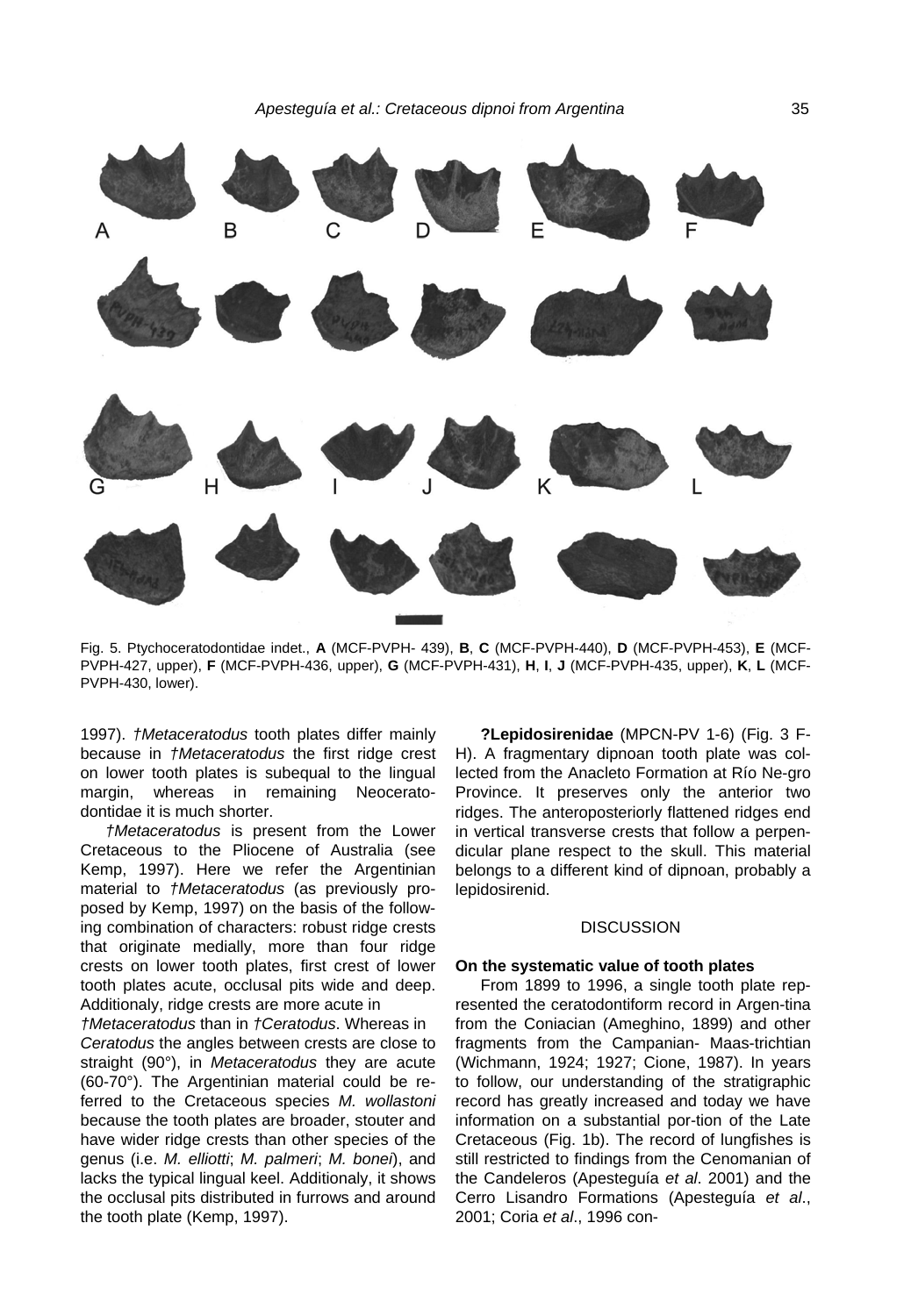signed there as Huincul Formation), Late Turonian of the Portezuelo Formation (herein), Coniacian of the Mata Amarilla Formation (Ameghino, 1899; Goin *et al*., 2002), Early Campanian of the Anacleto Formation (herein), and several units of the Late Campanian to Maastrichtian equivalent to the Allen Formation (Wichmann, 1924, 1927; Cione, 1987; Apesteguía

& Cambiaso, 1999; González Riga, 1999).

Distinguishing supraspecific taxa of lungfishes based on isolated tooth plates is difficult (Kemp & Molnar, 1981). In fact, Kirkland (1988) states that dipnoan taxa cannot be defined by means of tooth plates and that the skull roof is essential for generic classification (Kirkland, 1988; Schultze, 1991). Intraspecific variation in tooth plate morphology (i.e. number of ridges, and the related presence or absence of a poste-rior heel) noted by Kemp and Molnar (1981) has been attributed to growth. Additionally, Churcher (1995) maintains that the formation of deep grooves with acute angles between the ridge crests and chewing movements in relation to a hard diet could induce the occlusal surface marks. However, as Campbell & Barwick (1990) pointed out, tooth plates are directly correlated to skull and mandible morphology, and they together can be useful for indicating position within lineages.

Much of the available fossil material for ceratodontiforms consists of isolated tooth plates. Therefore, in order to optimize the knowledge on ceratodontiform phylogeny, our work supports the inclusion of characters present in tooth plates. Tooth plates from Los Alamitos and La Colonia Formations are available in abundance, allowing several tooth plates to be analyzed from a single locality in order to recognize the most consistent features. Ideally, more characters (i.e. cranial and post-cranial) would contribute more understanding to an analysis, but we and other researchers (Martin, 1982; Martin *et al*. 1999) consider tooth plates to offer an abundant source of information that should not be ignored.

# **Biogeography**

In addition to obvious differences in size, mobility and routes of dispersion, ceratodontiform dipnoans have a similar regional and stratigraphical distribution to that of †titanosauriform sauropods, which have a vast Jurassic and early Cretaceous record in North America through the Cenomanian (Bonaparte 1986). Ceratodontiforms and †titanosauriforms were considered extinct at the early late Cretaceous of North America. However, they reappeared during the Maastrichtian before their final ex-tinction within Laurasia at the end of the

Mesozoic. The North American Maastrichtian dipnoans (Parris *et al* ., 2001) and titanosaurs (Gilmore, 1922), seem to prove a South American origin based on their continuous record from the Cenomanian through the Maastrichtian in Southern Continents.

With the exception of those found in the early Paleocene of Bolivia (Schultze, 1991), there is no record of ceratodontiforms in the South Ameri-can Tertiary. Pascual & Bondesio (1976) proposed that the †ceratodontid extinction in Patagonia likely resulted from an inability to migrate north to warmer regions when the climate changed. The authors also discuss a connection between Patagonia and Australia through Antarctica based on similarities between the Australian lungfish *Neoceratodus forsteri* and the Pata-gonian species *†Ameghinoceratodus iheringi*. Pascual & Bondesio (1976) also noted the pres-ence of *†Metaceratodus wollastoni* and several species of *†Ptychoceratodus* in both landmasses. Therefore, we do not reject the hypothesis of a connection between Patagonia and Australia even though we consider *†Ameghinoceratodus* and *Neoceratodus* to be distantly related taxa.

Members of †Ptychoceratodontinae, may have had a wide pre-Cretaceous distribution throughout greater Gondwana (Apesteguía, 2002) including India, Madagascar, Australia and possibly Antarctica, where they currently have not been recovered (Martin *et al*. 1999). The occurrence of ptychoceratodontines in South America begins by the Campanian-Maastrichtian transgression or perhaps earlier (Fig. 5d,f,h,I; Fig. 6). Thus, it is probable that the different spe-cies of *†Ptychoceratodus* from the Campanian-Maastrichtian of Patagonia represent a later invasion from India, Madagascar, or Australia (through Antarctica).

Most pre-Campanian Cretaceous dipnoans from Argentina represent both endemic South American lineages (e.g., *†Chaoceratodus*; *†Ameghinoceratodus*) as well as relicts of widely distributed Jurassic ceratodontiforms (e.g., *†Ceratodus* sp.). We also see that Cretaceous post-Campanian dipnoans are dominated by possibly immigrant forms (e.g. ptychoceratodontines, *†Metaceratodus*) and poorly represented endemic lineages (e.g. *†Ameghinoce-ratodus*). A similar faunal pattern has also been reported for other vertebrate groups (Bonaparte, 1986).

# **Brief comments on phylogenetic relationships**

Cione (1987), based on Martin (1982), considers *†Ptychoceratodus wichmanni* to be the sister taxon to *P. madagascarensis* (=*Fergana-*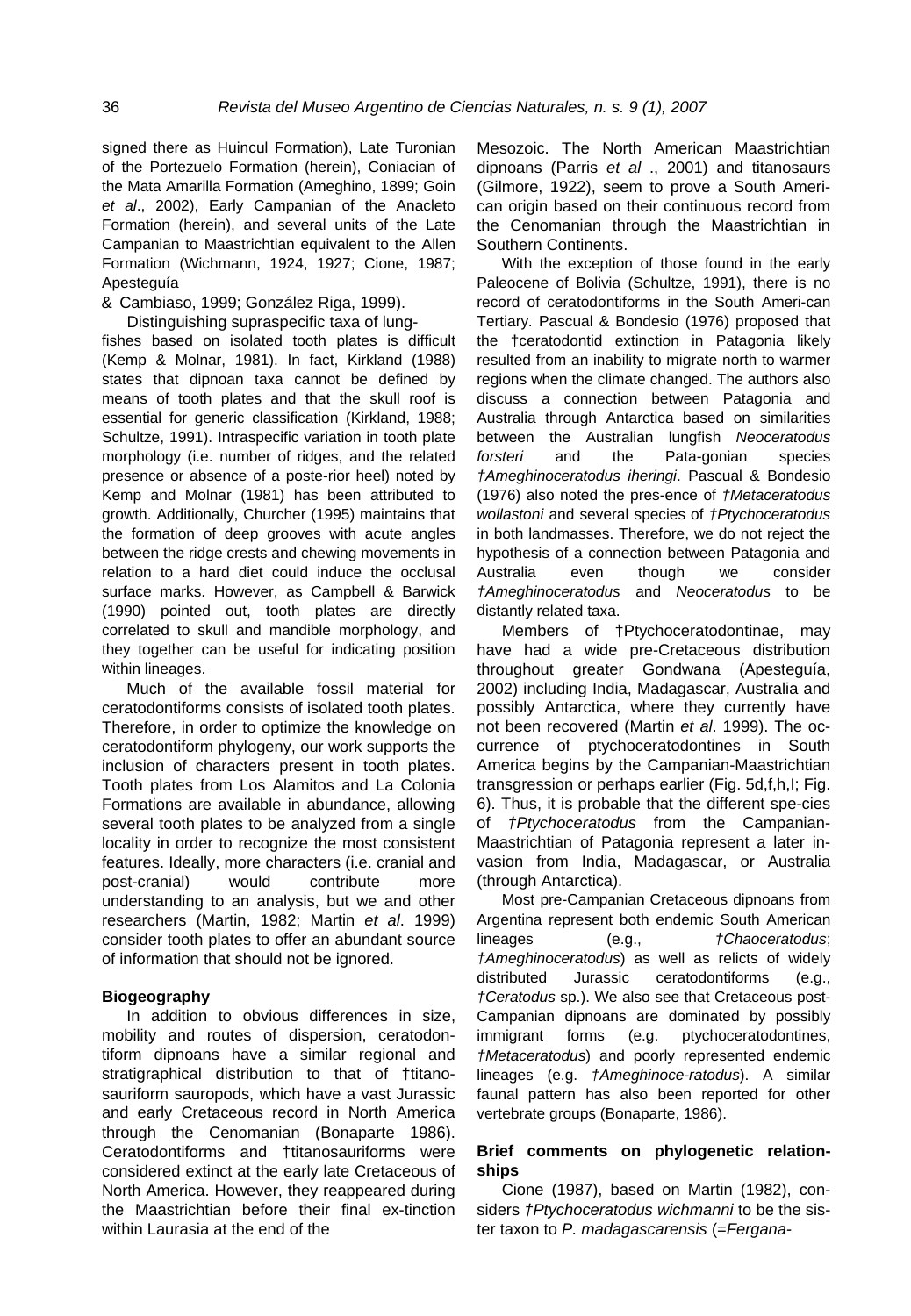

Fig. 6. Phylogenetic relationships of post-Triassic ceratodontiform dipnoans. Synapomophic characters detailed in the text. Clades Ceratodontinae and Ptychoceratodontinae are represented by genera *Ceratodus* and *Ptychoceratodus* respectively.

*ceratodus*; Martin *et al*., 1999) based on the presence of only four ridge crests in the tooth plates and the ontogenetic formation of a chewing surface. Although is not possible to follow developmental patterns of these extinct dipnoans, adult morphology is in agreement with this interpretation and thus we consider *P. wichmanni* and *P. cionei* as closely related to the *P. madagasariensis* species group (*sensu* Martin, 1982). *c*

In this paper two new genera endemic to South America, *†Chaoceratodus* and *†Ameghinoceratodus*, are considered basal to the «modern» clade of dipnoans, termed here as Ceratodontoidea, which includes the families †Ceratodontidae (†Ceratodontinae + †Ptychoceratodontinae) and Neoceratodontidae. The lat-ter family is composed by *†Metaceratodus* and

*†Mioceratodus* + *Neoceratodus*, which are characterized by a double prearticular sulcus and an increasing number of ridge crests per tooth plate.*†Metaceratodus* was considered by other authors as belonging either to the family †Ceratodontidae (Kemp & Molnar, 1981; Kemp, 1997) or Ptychoceratodontidae (Martin, 1982) . However, these authors based their hypothesis mainly on plesiomorphic traits (e.g. medial origin of ridge crests, upper tooth plates close or contiguous, upper symphysis oblong) that are widely distributed among dipnoans (e.g. *Lepidosiren, Sagenodus*; Fernández *et al*. 1973; Kemp, 1996).

Some authors (Kemp, 1998; Martin *et al*. 1999) proposed that both †Ceratodontidae and Ptychoceratodontidae were closely related clades. In this paper we agree with previous interpreta-tions and we include both groups as subfamilies within the single family †Cerato-dontidae.

### **Paleobiological considerations**

The rock units relevant to the «Lacustrine Senonian» are considered to be the first stages in the progressive flooding that formed the epeiric Kawas sea (Casamiquela, 1978). The ma-rine nature of these outcrops was mainly based on the presence of batoid fishes and plesiosaurs (e.g. Gasparini & De la Fuente, 2000) . Further-more, the freshwater and terrestrial taxa also recovered in the same beds were considered as allochtonous additions although they lack any sign of transport.

The batoids present in several units of the «Lacustrine Senonian» (e.g. Los Alamitos and Loncoche Formations) actually pertain to the freshwater family Rhinobatidae (A. Forasiepi, *pers. comm*.; Gayet, 1992). Furthermore, the plesiosaur record does not necessarily imply marine sediments, as they have occasionally been found in freshwater sediments (R. Molnar, *pers. comm.* ). Additionally, several other faunal remains indicating a freshwater environment (e.g. Chelidae turtles, freshwater gatropods; Gasparini & De la Fuente, 2000; A. Forasiepi, *pers. comm*.) have been recovered.

The ceratodontiforms from the «Lacustrine Senonian» appear to be common in the sediments prior to the marine transgression and Casa-miquela (1978) proposed that they were tolerant to brackish waters, in contrast with the strict freshwater living forms. Schultze (1991) proposed that extinct ceratodontiforms could be good swimmers and that they could undertake exten-sive sea voyages, which may explain their wide distribution in the Late Cretaceous. However, dipnoans disappeared abruptly during the first stage of the marine Turonian transgression of the Western sea in North America (Eaton & Kirkland, 1999). Just as in Patagonia, dipnoans disappeared from the record when the Kawas sea flooded the continent, as evidenced by the faunal content of the clearly marine Upper section of the Los Alamitos Formation (and equivalents; Andreis, 1987). The freshwater environments inhabited by extant dipnoans, plus the fluvial pre-Campanian sediments of the Cretaceous South American ceratodontiforms, supports the conclu-sion that the «Lacustrine Senonian» forms inhabited freshwater environments.

# ACKNOWLEDGEMENTS

We would like to thank J. González and G. Lío for support in the field and drawings, to R. Rogers and K. C. Rogers for information about the taphonomic model of the 'Lacustrine Se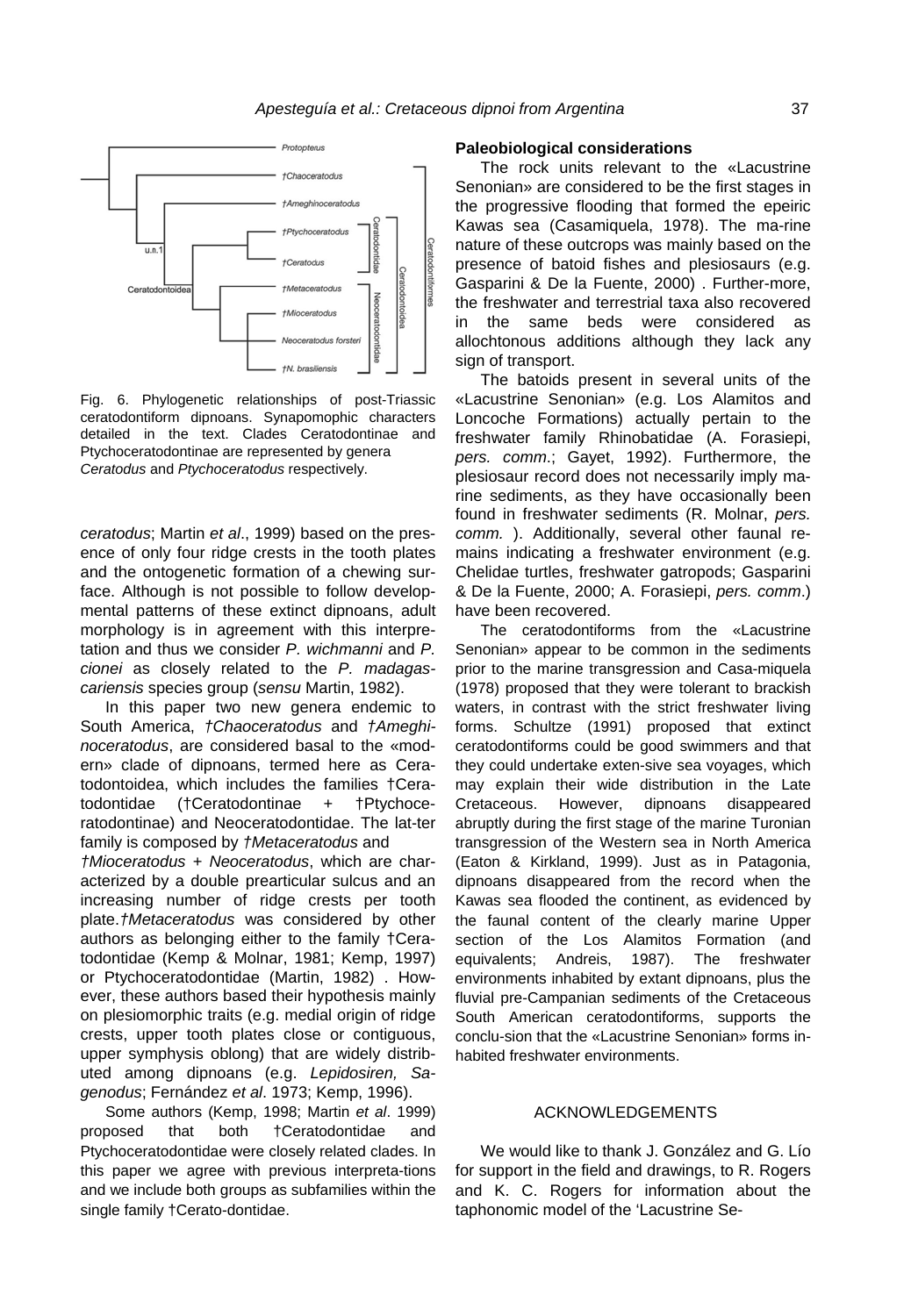nonian' and for helping us with photographic material. F. E. Novas and J. F. Bonaparte provided us with ceratodontiform materials from Pata-gonia. We also thank W. E. Bemis, A. Cione, and A. Forasiepi for their comments on the manu-script.

### BIBLIOGRAPHY

- Agassiz, L. 1838. Recherches sur les poisson fossils. 3: 1-390.
- Ameghino, C. 1916. Sobre *†Ceratodus iheringi* de la Formación Guaranítica de la Patagonia. *Physis* 2: 216.
- Ameghino, F. 1899. Sinopsis geológico-paleontológica de la Argentina. Segundo Censo Nacional de la República Argentina; Supl. (adiciones y correcciones): 1-13.
- 1906. Les formations sédimentaires du Crétecé supérieur et du Teriaire de Patagonie. *Anales del Museo Nacional*, Buenos Aires. 3: 1-564.
- Andreis, R. R. 1987. The late Cretaceous fauna of Los Alamitos, Patagonia, Argentina. Part I. Strati-graphy and paleoenvironment. *Revista del Museo Argentino de Ciencias Naturales*, Serie Paleontología, 3: 103-110.
- Apesteguía, S. 2002. Greater Gondwana and the kawas sea coastal tetrapod fauna (Campanian-Maas-trichtian). Boletim do *6º Simpósio sobre o Cretáceo do Brasil / 2º Simposio sobre el Cretácico de América del Sur*. Sao Pedro, Brasil: 143-147.
- Apesteguía, S. & A. V. Cambiaso. 1999. Registro de hadrosaurios en la Formación Paso del Sapo, del Campaniano-Maastrichtiano de Chubut, su importancia bioestratigráfica y sus posibilidades de correlación con unidades contemporáneas. *Ameghiniana* 36(4): 26R.
- Apesteguía, S., S. de Valais, J. A. González, P. A. Gallina & F. L. Agnolin. 2001. The tetrapod fauna of 'La Buitrera', new locality from the basal Late Cretaceous of North Patagonia, Argentina. *Journal of Vertebrate Palaeontology* 21: 29A.
- Berg, L. S. 1940. Classification of fishes, both recent and fossil. Travaux de l'Institut de Zoologie, Academie des Sciences de L'URSS, 5, 85-517.
- Bertels, A. 1969. Estratigrafía del límite Cretácico-Terciario en Patagonia septentrional. *Revista de la Asociación Geológica Argentina* 24: 41-54.
- Bonaparte, J. F. 1986. History of the terrestrial Cretaceous vertebrates of Gondwana*. IV Congreso Argentino de Paleontología y Bioestratigrafía*, Actas 2: 63-95.
- Bonaparte, J. F., M. R. Franchi, J. E. Powell & E. G. Sepúlveda. 1984. La Formación Los Alamitos (Campaniano-Maastrichtiano) del sudeste del Río Negro, con descripción de *Kritosaurus australis* n.sp. (Hadrosauridae) . Significado paleogeográfico de los vertebrados. *Revista de la Asociación Geológica Argentina* 39: 284-299.
- Campbell, K. S. W. & R. E. Barwick. 1990. Paleozoic Dipnoan Phylogeny: Functional complexes and

evolution without parsimony. *Paleobiology* 16: 143- 169.

- Casamiquela, R. M. 1978. La Zona Litoral de la Transgresión Maastrichtense en el Norte de la Patagonia. Aspectos ecológicos. *Ameghiniana* 15: 137-147.
- Chapman, A. 1914. On a new species of *Ceratodus* from the Upper Triassic of Western Texas. *Occasional papers of the Museum of Zoology, University of Michigan* 1-2.
- Churcher, C. S. 1995. Giant Cretaceous lungfish *Neoceratodus tuberculatus* from a deltaic environment in the quseir (=Baris) Formation of Kharga Oasis, western desert of Egypt. *Journal of Vertebrate Paleontology* 15: 845-849.
- Churcher, C. S. & G. de Iuliis. 2001. A new species of *Protopterus* and a revision of *Ceratodus humei* (Dipnoi: Ceratodontiformes) from the Late Cretaceous Mut Formation of eastern Dakhleh Oasis, western desert of Egypt. Palaeontology 44(2): 305- 323.
- Cione, A. 1987. The late Cretaceous fauna of Los Alamitos, Patagonia, Argentina. Part II. The Fishes. *Revista del Museo Argentino de Ciencias Naturales*, Serie Paleontología 3: 111-120.
- Coria, R. A., G. Cladera & L. Salgado. 1996. Sobre una nueva localidad fosilífera en la Formación Río Limay, Cretácico Superior temprano, en la localidad de Cerro Bayo Mesa, Provincia de Neuquén. *Ameghiniana* 33(4): 463.
- Eaton, J. & J. Kirkland. 1999. A preliminary assessment of diversity patterns of nonmarine Verte-brates in the Cretaceous Western Interior of North America. *Abstracts VII International Symposium on Mesozoic Terrestrial Ecosystems,* Buenos Aires, Argentina: 85.
- Fernández, J., R. Pascual & P. Bondesio. 1973. Restos de *Lepidosiren paradoxa* (Osteichthyes, Dipnoi) de la Formation Lumbrera (Eógeno, Eoceno?) de Jujuy. Consideraciones estratigráficas, paleoecológicas y paleogeográficas. *Ameghiniana* 10: 152- 172.
- Gasparini, Z. & M. de La Fuente. 2000. Tortugas y Plesiosaurios de la Formación La Colonia (Cretácico superior) de Patagonia, Argentina. *Revista Espa-ñola de Paleontología* 15(1): 23-35.
- Gayet, M. 1992. «Holostean» and teleostean fishes of Bolivia. In: R. Suarez-Soruco, (ed.), Fósiles y Facies de Bolivia. Vol. I Vertebrados. *Revista Técnica de YPFB* 12: 441-448.
- Gayet, M. & P. M. Brito. 1989. Ichtyofaune Nouvelle de Cretacé Superieur du Groupe Baurú (Etats de Sao Paulo et Minas Gerais, Bresil). *Geobios* 22: 841- 847.
- Gill, T. 1872. Arrangement of the families of fishes, or classes Pisces, Marsipobranchii and Leptocardii. Smithsonian Miscellaneous Collections, 247, 1-49.
- Gilmore, C. W. 1922. A new sauropod dinosaur from the Ojo Alamo Formation of New Mexico. *Smithsonian Miscellaneous Collections* 72: 1-9.
- Goin, F. J., D. G. Poiré, M. S. de La Fuente, A. L. Cione, O. Ferrer, N. D. Canessa, A. Carlini, J. Ferigolo, A.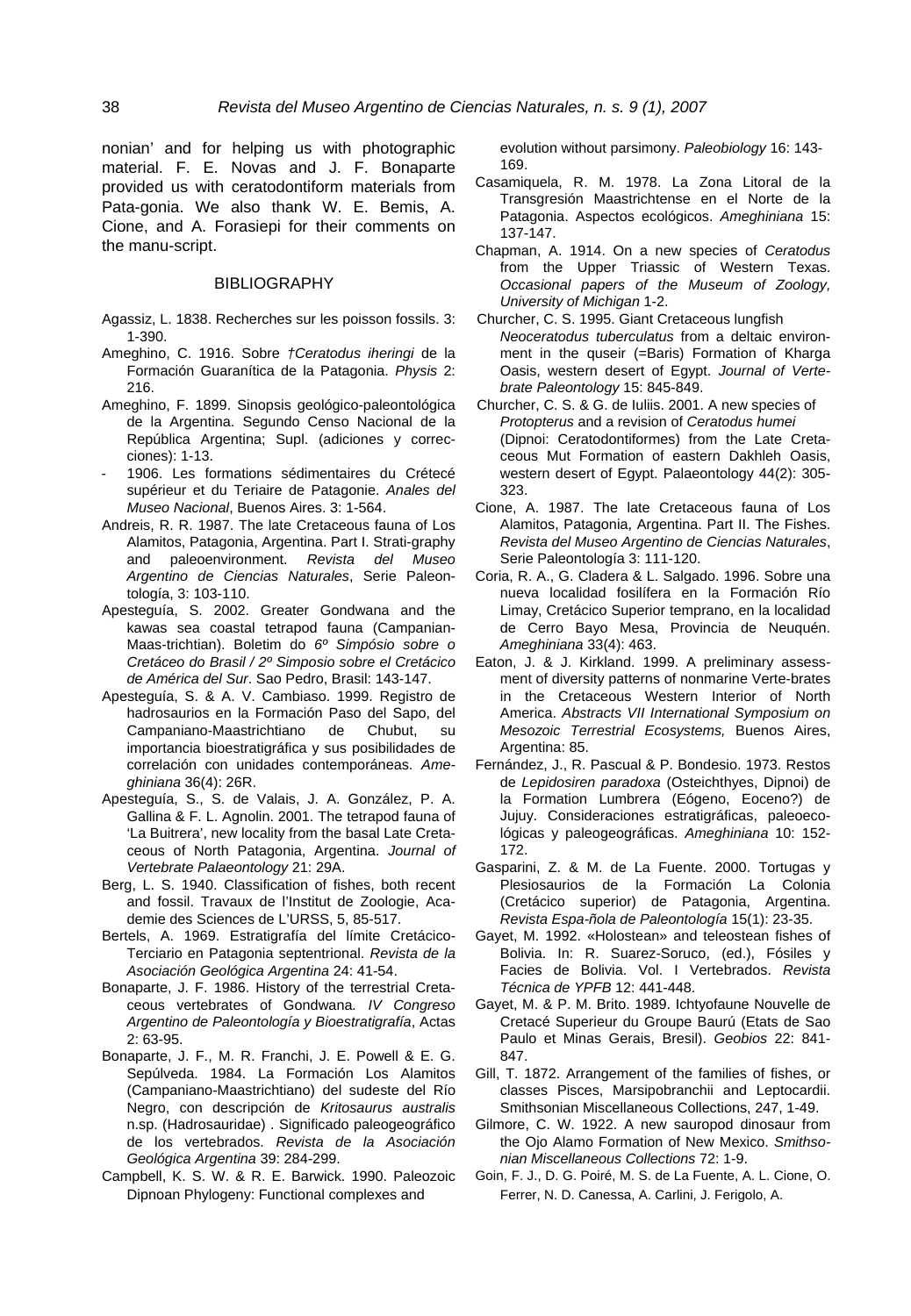M. Ribeiro, M. S. Sales Viana, R. Pascual, M. Reguero, M. G. Vucetich & S. Marensi. 2002. Paleontología y Geología de los sedimentos del Cretácico Superior aflorantes al sur del río Shehuen (Mata Amarilla, Provincia de Santa Cruz, Argentina). *Actas del XV Congreso Geológico Argentino*, Calafate, p. 37

- Goloboff, P. 1993. NONA, computer program and software. Published by the author, Tucumán, Argentina.
- González Riga, B. 1999. Hallazgo de vertebrados fósiles de la Formacion Loncoche, Cretácico Superior de la Provincia de Mendoza, Argentina. *Ameghiniana* 36(4): 401-410.
- Jaekel, E. 1926. Zur Morphogenie der Gebisse und Zahne. *Vierteljahrsschrift Zahnheilkunde*, Berlin: 217-242.
- Kemp, A. 1996. *Sagenodus* (*Proceratodus*) *carlinvillensis* (Romer and Smith 1934), (Osteichthyes: Dipnoi), short ridge anomaly and classification of dipnoans. *Journal of Vertebrate Paleontology* 16(1): 16-19.
- 1997. Four species of *†Metaceratodus* (Osteichthyes: Dipnoi, Family †Ceratodontidae) from Australian Mesozoic and Cenozoic deposits. *Journal of Vertebrate Paleontology* 17: 26-33.
- 1998. Skull structure in Post-Paleozoic Lungfish. *Journal of Vertebrate Paleontology* 18: 43-63.
- 2001. Petrodentine in derived dipnoan tooth plates. *Journal of Vertebrate Paleontology* 21(3): 422-437.
- Kemp, A. & R. Molnar. 1981. *Neoceratodus forsteri* from the Lower Cretaceous of New South Wales, Australia. *Journal of Paleontology* 55: 211-217.
- Kirkland, J. I. 1987. Upper Jurassic and Cretaceous lungfish tooth plates from the Western Interior, the last dipnoan faunas of North America. *Hunteria* 2: 1- 16.
- 1988. Morrison Fishes. *Modern Geology* 22: 503- 533.
- Krefft, G. 1870. Description of a giant amphibian al-lied to the genus *Lepidosiren*, from the Wide Bay District, Queensland. Proceedings of the Zoologi-cal Society of London 1870:221–224.
- Martin, M. 1981. Les dipneustes mésozoiques malgaches, leurs affinités et leur intéret paléogéographiques. *Bulletin de la Société Géologique de France* 23: 579-585.
- 1982. Nouvelles donneés sur la phylogénie et la systématique des Dipneustes postpaléozoiques, conséquences stratigraphiques et paléogeographiques. *Geobios*, Mémoires spéciales 6: 53-64.
- Martin, M., L. Barbieri & G. Cuny. 1999. The Madagascan Mesozoic Ptychoceratodontids (Dipnoi).

Systematic relationships and Paleobiogeographical significance. *Oryctos* 2: 3-16.

- Miles R. S. 1977. Dipnoan (lungfish) skulls and the relationships of the group; a study based on the species from the Devonian of Australia. *Zoological Journal of the Linnean Society of London* 61 (1-3): 1-328.
- Müller, J. 1845. Mémoire sur les ganoides et sur la classification naturelle des Poissons: *Annales des Sciences Naturelles* 4: 5-53.
- Novas, F. E. 1997. Anatomy of *Patagonykus puertai* (Theropoda, Avialae, Alvarezsauridae) from the Late Cretaceous of Patagonia. *Journal of Vertebrate Paleontology* 17: 137-166.
- Ostrom, J. H. 1970. Stratigraphy and Paleontology of the Cloverly Formation (Lower Cretaceous) of the Big-horn Basin Area, Wyoming and Montana. *Bulletin of the Peabody Museum of Natural History*, 234 p.
- Parris, D. C., B. S. Grandstaff, W. B. Gallagher. 2004. A lungfish (Dipnoan) from the Upper Cretaceous of New Jersey. *The Mosasaur* (vol 7): 65-68.
- Pascual, R. & P. Bondesio. 1976. Notas sobre vertebrados de la frontera Cretácico-Terciaria. III: †Ceratodontidae (Peces, Osteichthyes, Dipnoi) de la Formation Coli Toro y de otras unidades del Cretácico Tardío de Patagonia y sur de Mendoza. Sus implicancias paleobiogeográficas. *Actas VI Congreso Argentino* 1: 565-577.
- Schultze, H. P. 1991. Lungfish from the El Molino (Late Cretaceous) and Santa Lucia Formations in Southcentral Bolivia. In: Suarez Soruco, R. (Ed.) Fósiles y Facies de Bolivia. Vol. I Vertebrados. *Revista Técnica de YPFB* 12: 441-448.
- 1992. Fossilium catalogus: Animalia. Pars 131. Dipnoi. Kugler Publications, Amsterdam. New York. 464 p.
- Souza Cunha, F. & C. Ferreira. 1980. Um Dipnoi na Formaçao Itapecurú (Cenomaniano) Maranhao, Brasil. Actas II Congreso Argentino de Paleontología y Bioestratigrafía y I Congreso Latinoamericano de Paleontología 1978. 2: 1-9.
- Teller F. 1891. Ueber den Schädel eines fossilen Dipnoërs, *Ceratodus Sturii* nov. spec., aus den Schichten der oberen Trias der Nordalpen. *Abhandlungen der Kaiserlich-königlichen geologischen Reichsanstalt,Wien* 15 (3): 1-39.
- Wichmann, R. 1924. *Nuevas observaciones en la parte oriental del Neuquén y en el territorio del Río Negro*. Dirección General de Minas, Geología e Hidrología 2: 1-32.
- 1927. Sobre las facies lacustre Senoniana de los estratos con dinosaurios y su fauna. *Boletín de la Academia Nacional de Ciencias de la República Argentina* 30: 383-405.

Recibido: 13-X-2006 Aceptado: 23-V-2007